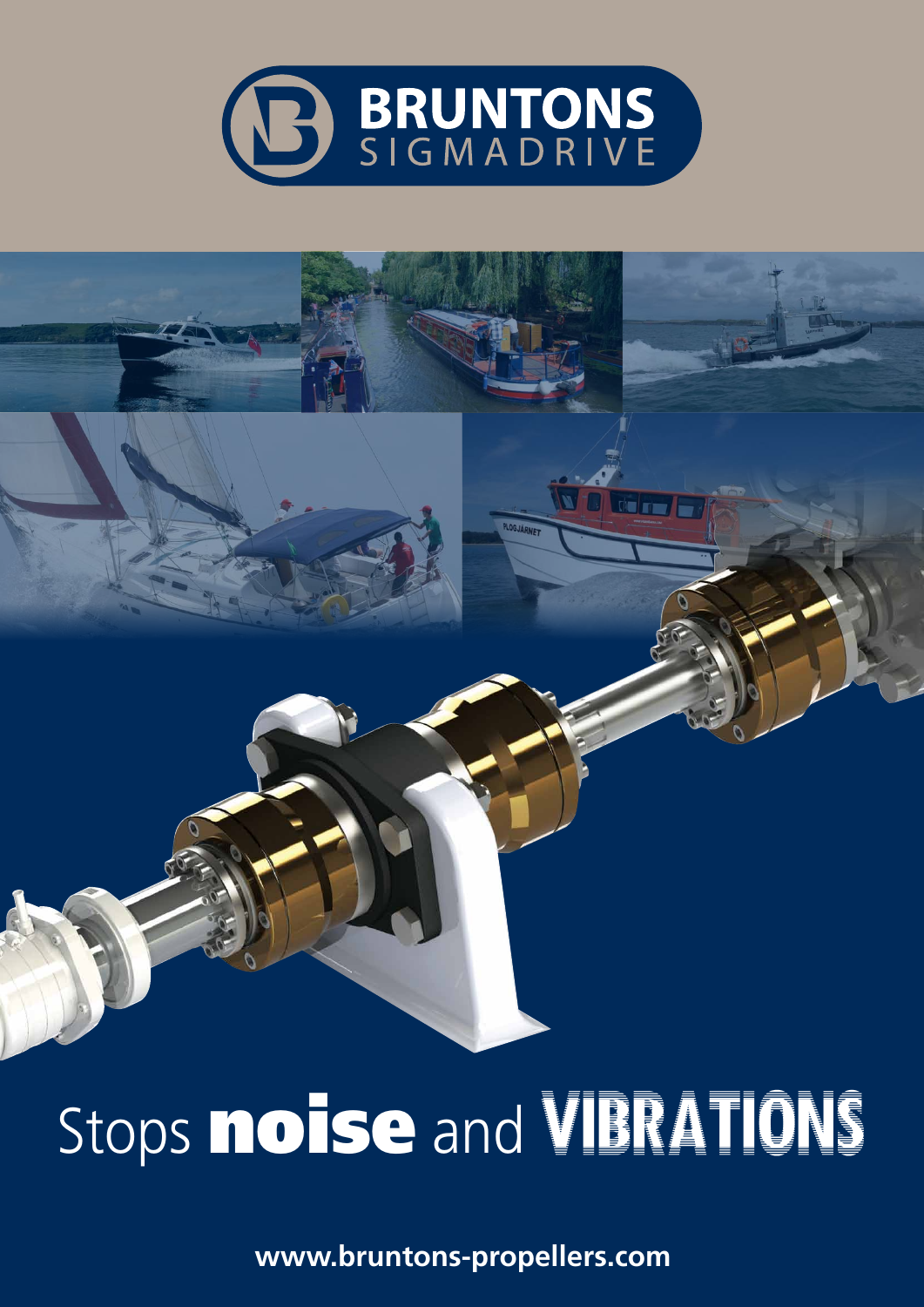# **SigmaDrive** HOW IT WORKS...



Even if an engine and propeller shaft are perfectly aligned when the vessel is built, maintaining that alignment when the engine is running and the vessel moving is an impossibility. However well the boat is built, that allows noise and vibration to be generated. Bruntons SigmaDrive units are the solution which can radically reduce or virtually eliminate these very annoying problems. SigmaDrives can cope with a 3 degree misalignment of the shaft in any direction; 6 degrees in total and, unlike most CV shafts, the DS intermediate shaft coupling can be fitted inline or at an angle making installation much easier and faster.

Today, a rapidly growing number of vessels from the most advanced like the Planet Solar, the largest purely solar powered boat in the world, to the highest quality superyacht tenders and workboats of many types, are choosing to fit SigmaDrives – surely proof enough of their exceptional capabilities, if proof were needed.



SigmaDrive anti-noise and vibration solutions are available for virtually every type of craft with engines up to 1300hp, and beyond that output custom built units can be produced. Here are the units' principal benefits.

- • High running speeds
- Articulation and plunging in a single unit
- Low maintenance
- Space-saving installation solutions
- Ball spline keeps the shaft flexible when the engine is on soft mounts
- • The CV shaft automatically adjusts to changes in the alignment between engine and drive unit
- • Solutions for large and small bending angles
- Uses optimised material
- • Long part life
- • Eliminates the need for accurate engine alignment, either during initial installation or subsequent use
- **Gearbox coupling kits** available for all marine gearbox transmissions
- Easy to fit, usually without slipping the vessel or making shaft modifications





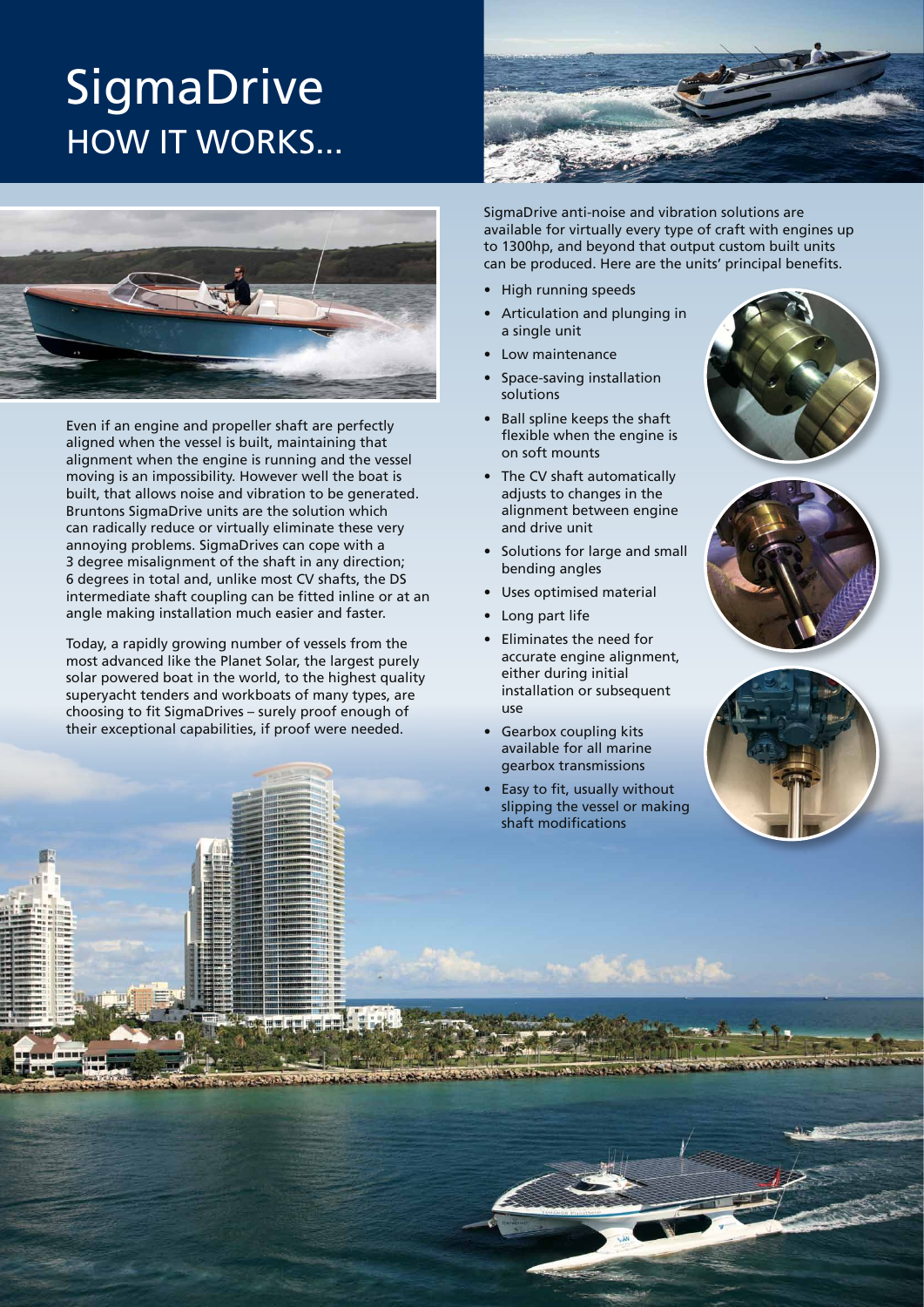## **SigmaDrive** PRODUCT SYSTEMS

#### SD / V DRIVE

The SD model fits shaft tapers and straight shafts and can be fitted to all makes of V drive transmissions.





#### STS – Sigma thrust system

This system incorporates a thrust bearing to isolate the propellers' thrust to the engine. It uses a combination of three SD units fitted together. Two of which are incorporated in the thrust bearing and another coupled to the transmission with an intermediate shaft.



#### D-Sigma

The D Sigma is a constant velocity joint for coupling up jet drives and sterndrives to the main engine.